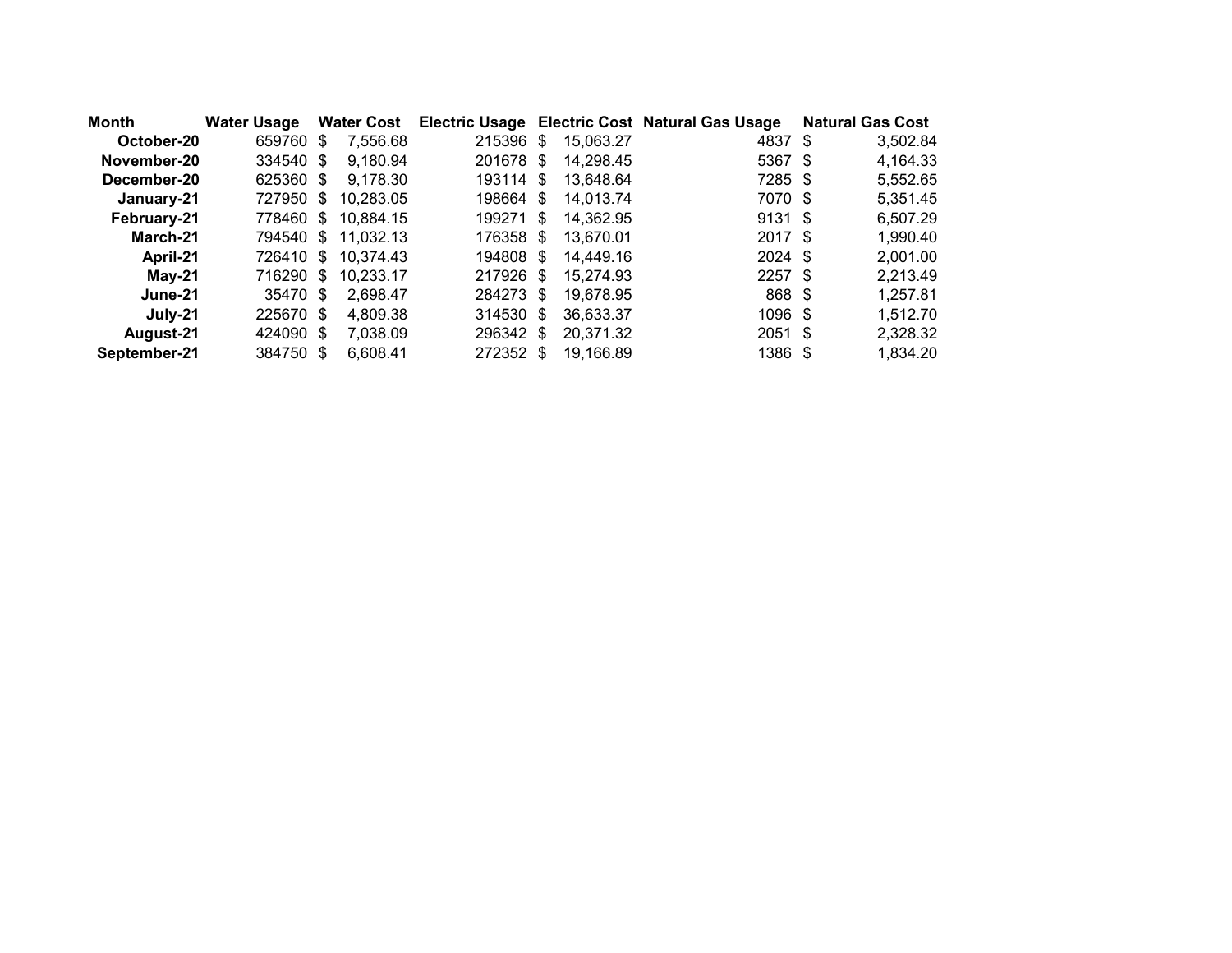|                          |              | Oct         |                |          | Nov         |                |            | Dec         |                |            | Jan         |                |             | Feb         |                |             |
|--------------------------|--------------|-------------|----------------|----------|-------------|----------------|------------|-------------|----------------|------------|-------------|----------------|-------------|-------------|----------------|-------------|
|                          |              | water usage | water cost     |          | water usage |                | water cost | water usage |                | water cost | water usage |                | water cost  | water usage |                | water cost  |
|                          |              |             |                |          |             |                |            |             |                |            |             |                |             |             |                |             |
| 101 S Dixon              | Courthouse   | 25000 \$    |                | 488.31   | 9600        | \$             | 321.07     | 6200        | -\$            | 284.14     | 8800        | - \$           | 312.37      | 4900        | -\$            | 264.08      |
| 112 S Dixon              | Annex Bldg   | 7200 \$     |                | 266.36   | 3100 \$     |                | 218.64     | 3100 \$     |                | 218.64     | 3600        | - \$           | 220.51      | 3000        |                | 217.71      |
| 200 S Weaver             | Library      | 2310 \$     |                | 185.15   | 1540 \$     |                | 177.97     | 1560 \$     |                | 178.16     | 2070 \$     |                | 182.92      | 1730        | - \$           | 179.74      |
| 200 W California         | <b>DPS</b>   | 1700 \$     |                | 114.19   | 1740        | - \$           | 114.56     | 1680        | - \$           | 114.00     | 1880 \$     |                | 115.87      | 1690 \$     |                | 114.10      |
| 201 W Califirnia         | Kress        |             |                |          |             |                |            |             |                |            |             |                |             | 2860 \$     |                | 88.25       |
| 2125 Rice Ave            | $EMS$ #2     | 2560 \$     |                | 103.10   | 4190 \$     |                | 118.30     | 4490 \$     |                | 121.10     | 3870 \$     |                | 115.32      | 3500 \$     |                | 111.87      |
| 215 S Commerce           | Juv Prob     | 1080 \$     |                | 103.26   | 780 \$      |                | 101.46     | 650 \$      |                | 100.84     | 1170 \$     |                | 104.11      | 1320 \$     |                | 105.51      |
| 215 S Dixon              | Adult Prob   | 1200 \$     |                | 98.63    | 850 \$      |                | 96.04      | 1080 \$     |                | 97.50      | 1150 \$     |                | 98.16       | 1010S       |                | 96.86       |
| 300 CR451 Sprinkler Jail |              |             | 0 <sup>5</sup> | 138.30   |             | 0 <sup>5</sup> | 138.39     |             | 0 <sup>5</sup> | 138.39     |             | 0 <sup>5</sup> | 138.39      |             | 0 <sup>5</sup> | 138.39      |
| 300 cr 451               | Jail         | 604000 \$   |                | 7,537.83 | 300040 \$   |                | 7.383.08   | 591650 \$   |                | 403.70     | 690100      | \$             | 8.472.87    | 742500      | \$.            | 9.041.94    |
| 301 S Chestnut           | Old Jail     | 900S        |                | 214.44   | 1000 \$     |                | 214.92     | 1100 \$     |                | 215.85     | 600         | - \$           | 213.00      | 600         | \$             | 213.00      |
| 305 S Chestnut           | <b>EMS#1</b> | 910S        |                | 93.55    | 400 \$      |                | 91.10      | 550 \$      |                | 91.82      | 910 \$      |                | 93.55       | 250         | - \$           | 90.38       |
| 301 W Church             | <b>EMS</b>   | 10300 \$    |                | 180.52   | 7500 \$     |                | 167.84     | 9100 \$     |                | 175.08     | 9000 \$     |                | 174.63      | 10900 \$    |                | 183.24      |
| Woodbine                 | EMS#3        | 2600 \$     |                | 33.04    | 3800 \$     |                | 37.57      | 4200 \$     |                | 39.08      | 4800 \$     |                | 41.35       | 4200 \$     |                | 39.08       |
|                          |              | 659760 \$   |                | 9,556.68 | 334540 S    |                | 9.180.94   | 625360 \$   |                | 9.178.30   | 727950      |                | \$10,283,05 | 778460      |                | \$10.884.15 |

|                          |                   | Mar            |                    | Apr         |            |           | May            |      |            | Jun            |                |            | Jul         |                |            |
|--------------------------|-------------------|----------------|--------------------|-------------|------------|-----------|----------------|------|------------|----------------|----------------|------------|-------------|----------------|------------|
|                          |                   | water usage    | water cost         | water usage | water cost |           | water usage    |      | water cost | water usage    |                | water cost | water usage |                | water cost |
| 101 S Dixon              | Courthouse        | 11100 \$       | 337.35             | 9800        | - \$       | 323.23    | 7000           | - \$ | 292.83     | 8300           | - \$           | 306.95     | 20200       | -\$            | 436.18     |
| 112 S Dixon              | Annex Bldg        | 3500 \$        | 221.84             | 3500 \$     |            | 222.92    | 2100 \$        |      | 209.31     | 2300 \$        |                | 211.18     | 2600        | -\$            | 213.98     |
| 200 S Weaver             | Library           | 2290 \$        | 185.50             | 2190 \$     |            | 183.49    | 1580 \$        |      | 178.34     | 2080 \$        |                | 183.00     | 2040        | - \$           | 182.63     |
| 200 W California         | <b>DPS</b>        | 2200 \$        | 118.86             | 2340 \$     |            | 120.16    | 1480 \$        |      | 112.13     | 1960 \$        |                | 116.62     | 2070 \$     |                | 117.65     |
| 201 W Califirnia         | Kress             | 1510 \$        | 38.20              | 3060 \$     |            | 142.98    | 3810 \$        |      | 97.11      | 0 <sup>5</sup> |                | 66.09      | 320         | -\$            | 67.63      |
| 2125 Rice Ave            | $EMS$ #2          | 1610 \$        | 94.23              | 3140 \$     |            | 108.50    | 2730 \$        |      | 104.68     | 2670 \$        |                | 104.13     | 2770 \$     |                | 105.06     |
| 215 S Commerce           | Juv Prob          | 1160 \$        | 104.01             | 990         | - \$       | 102.47    | 700 \$         |      | 101.08     | 950 \$         |                | 102.28     | 880         | \$             | 101.94     |
| 215 S Dixon              | <b>Adult Prob</b> | 1120 \$        | 97.88              | $1230$ \$   |            | 98.90     | 1170 \$        |      | 98.35      | 1050 \$        |                | 97.23      |             |                |            |
| 300 CR451 Sprinkler Jail |                   | 0 <sup>5</sup> | 138.39             | 100S        |            | 138.84    | 0 <sup>5</sup> |      | 138.39     |                | 0 <sup>5</sup> | 984.47     |             | 0 <sup>5</sup> | 138.39     |
| 300 cr 451               | Jail              | 754500 \$      | 9.172.26           | 684050 \$   |            | 8.407.17  | 682200 \$      |      | 8.387.08   |                |                |            | 178850      | \$.            | 2,920.70   |
| 301 S Chestnut           | Old Jail          | 600 \$         | 213.00             | 900S        |            | 214.44    | 400            | - \$ | 212.04     | 700            |                | 213.48     | 500         |                | 212.52     |
| 305 S Chestnut           | <b>EMS#1</b>      | 350 \$         | 90.86              | 310 \$      |            | 90.67     | 220            | - \$ | 90.24      | 260 \$         |                | 90.43      | 140 \$      |                | 89.85      |
| 301 W Church             | <b>EMS</b>        | 10000 \$       | 179.16             | 10200 \$    |            | 180.07    | 7700 \$        |      | 168.74     | 10800 \$       |                | 182.78     | 10600 \$    |                | 181.88     |
| Woodbine                 | EMS#3             | 4600 \$        | 40.59              | 4600 \$     |            | 40.59     | 5200 \$        |      | 42.85      | 4400 \$        |                | 39.83      | 4700 \$     |                | 40.97      |
|                          |                   |                | 794540 \$11,032.13 | 726410 S    |            | 10.374.43 | 716290 S       |      | 10.233.17  | 35470 \$       |                | 2.698.47   | 225670      | \$             | 4,809.38   |

|                          |                   | Aug         |      |            | Sept        |     |            |
|--------------------------|-------------------|-------------|------|------------|-------------|-----|------------|
|                          |                   | water usage |      | water cost | water usage |     | water cost |
| 101 S Dixon              |                   | 77400       | \$.  | 1.057.37   | 50900       | \$  | 769.59     |
| 112 S Dixon              | Annex Bldg        | 3300        | \$   | 220.51     | 3900        | \$  | 226.11     |
| 200 S Weaver             | Library           | 2310        | -\$  | 185.15     | 1750        | \$  | 179.93     |
| 200 W California         | <b>DPS</b>        | 3200        | \$   | 128.19     | 2180        | -\$ | 118.67     |
| 201 W Califirnia         | <b>Kress</b>      | 300         | -\$  | 74.28      | 400         | \$  | 68.01      |
| 2125 Rice Ave            | $EMS$ #2          | 3060        | -\$  | 107.76     | 2960 \$     |     | 106.83     |
| 215 S Commerce           | Juv Prob          | 1100        | \$.  | 103.45     | 860         | \$. | 101.85     |
| 215 S Dixon              | <b>Adult Prob</b> | 1580        | \$   | 102.17     | 1080        | -\$ | 97.50      |
| 300 CR451 Sprinkler Jail |                   | 100         | \$   | 138.84     | 0           | \$  | 138.39     |
| 300 cr 451               | Jail              | 313870      | \$.  | 4.387.02   | 302660      | \$  | 4,265.28   |
| 301 S Chestnut           | Old Jail          | 700         | -\$  | 213.48     | 1200 \$     |     | 216.79     |
| 305 S Chestnut           | <b>EMS#1</b>      | 170         | -\$  | 89.90      | 360         | -\$ | 90.91      |
| 301 W Church             | <b>EMS</b>        | 11500       | \$   | 185.96     | 8300        | \$  | 171.46     |
| Woodbine                 | EMS#3             | 5500        | - \$ | 44.01      | 8200        | \$  | 57.09      |
|                          |                   | 424090      |      | 7038.09    | 384750      | \$  | 6.608.41   |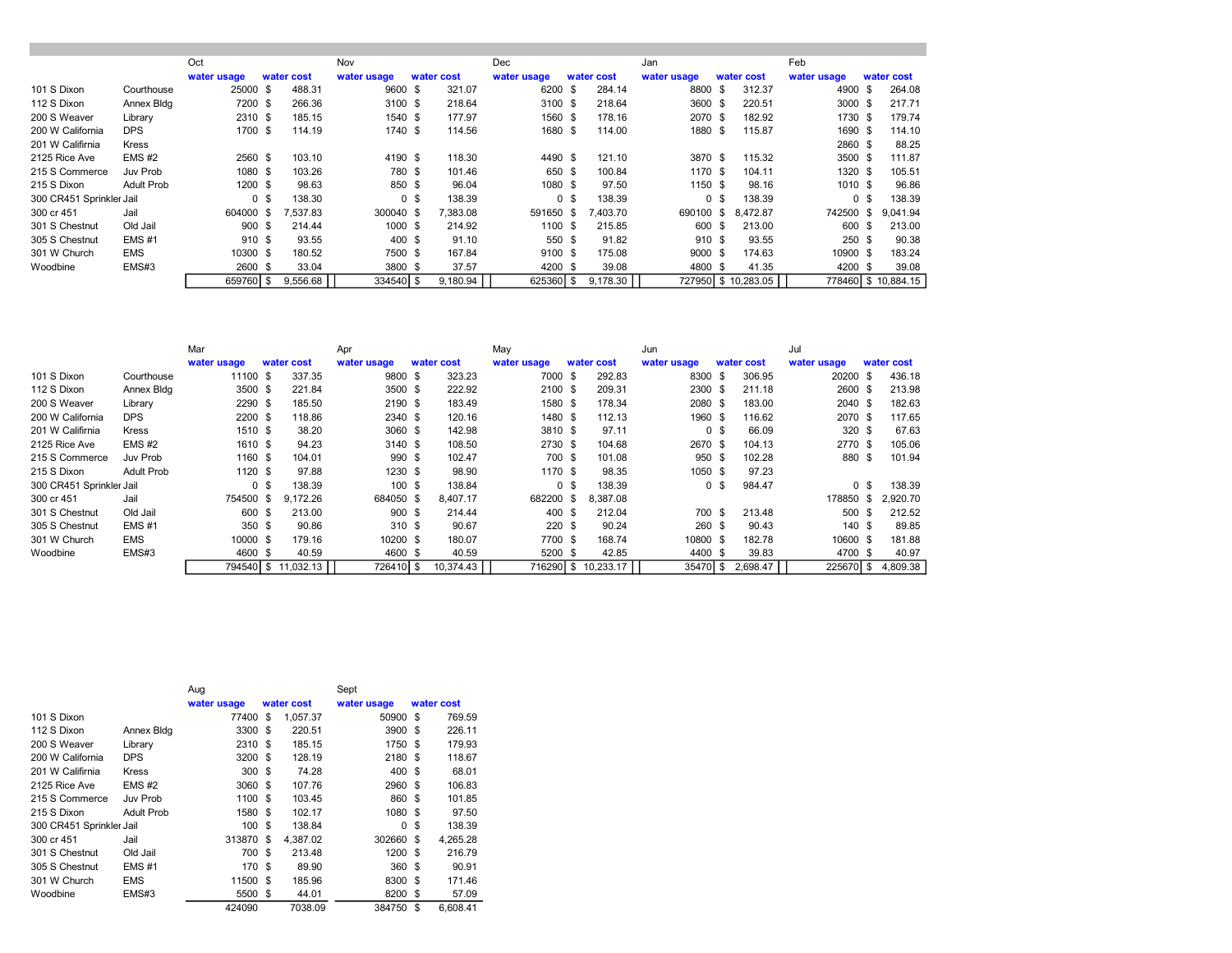|                            |                     | Oct         |                         | Nov          |               |           | Dec      |                |                     | Jan            |          |             | Feb  |                       |      |             |
|----------------------------|---------------------|-------------|-------------------------|--------------|---------------|-----------|----------|----------------|---------------------|----------------|----------|-------------|------|-----------------------|------|-------------|
|                            |                     | kwh         | cost                    | kwh          | cost          |           | kwh      |                | cost                | kwh            |          | cost        | kwh  |                       | cost |             |
| Co-op #1 Shop              |                     | 2560        | \$<br>240.00            | 2160         | -S            | 221.00    | 4230     | \$             | 330.00              | 4310           | \$       | 332.00      |      | 4630                  | \$   | 379.00      |
| Co-op #4 Shop              |                     | 2430        | 333.00<br>-S            | 2419         | <sub>\$</sub> | 320.00    | 2129     | \$             | 323.00              | 2193           | \$       | 309.00      |      | 1739<br><sub>\$</sub> |      | 296.00      |
| Co-op Comm WW Prct 4       |                     | 22          | -S<br>62.00             | 154 \$       |               | 68.00     |          | 214S           | 72.00               | 261 \$         |          | 74.00       |      | 224<br><b>S</b>       |      | 82.00       |
| Co-op Comm Prct 3 Old Barn |                     | 3           | -S<br>61.00             | $\mathbf{1}$ | - \$          | 61.00     |          | 1 <sup>5</sup> | 61.00               | $\overline{2}$ | <b>s</b> | 61.00       |      | 3<br>-S               |      | 61.00       |
| Co-op Welding Pct 3        |                     | 3280        | - \$<br>423.00          | 3680 \$      |               | 660.00    | 4720 \$  |                | 642.00              | 7280           | \$       | 779.00      |      | 10960                 | \$   | 1,122.00    |
| Co-op EMS#3                |                     | 1979        | -\$<br>302.00           | 1904 \$      |               | 287.00    | 2154 \$  |                | 318.00              | 2155           | \$       | 305.00      |      | \$<br>2376            |      | 336.00      |
| Co-op EMS #4               |                     | 2085        | - \$<br>294.00          | 1709 \$      |               | 295.00    | 1903 \$  |                | 287.00              | 2474 \$        |          | 345.00      |      | <sub>\$</sub><br>3180 |      | 398.00      |
| Co-op EMS #5               |                     | 1908        | -S<br>287.00            | 1776         | <sub>\$</sub> | 281.00    | 1961 \$  |                | 297.00              | 2274           | <b>s</b> | 327.00      |      | 2358<br>-S            |      | 348.00      |
| Cavallo Energy             | 102 W California    | 65400 \$    | 3.834.31                | 54480        | <sub>\$</sub> | 3.355.56  | 47040 \$ |                | 2.812.25            | 44640          | s        | 2.852.23    |      | 41400                 | \$   | 2.585.32    |
| Cavallo Energy             | 112 S Dixon         | 13520       | $\sqrt{3}$<br>848.19    | 13040        | \$            | 794.92    | 14120    | \$             | 828.02              | 14560          | \$       | 858.15      |      | 16600<br>\$           |      | 924.38      |
| Cavallo Energy             | 153 Gibson Lane     | 8           | <sup>\$</sup><br>10.11  | 10S          |               | 11.23     |          | 8<br>\$        | 11.11               | 8              | \$       | 11.11       |      | 9<br><sub>\$</sub>    |      | 11.83       |
| Cavallo Energy             | 153 Gibson Lane     | 2344        | \$<br>308.80            | 2026         | <b>S</b>      | 273.86    | 1904     | - \$           | 270.60              | 2175           | \$       | 314.85      |      | 2218<br><sub>\$</sub> |      | 295.14      |
| Cavallo Energy             | 200 S Weaver        | 4969 \$     | 474.89                  | 2501 \$      |               | 356.29    | 2887 \$  |                | 333.24              | 3118 S         |          | 336.77      |      | 3855<br>- \$          |      | 375.49      |
| Cavallo Energy             | 200 W California    | 6750        | 480.68<br>- \$          | 3360         | <b>S</b>      | 338.27    | 2730 \$  |                | 273.53              | 3180           | \$       | 299.61      |      | 4230<br><sub>\$</sub> |      | 382.97      |
| Cavallo Energy             | 2125 Rice Ave       | 2172 \$     | 223.39                  | 2641 \$      |               | 282.72    | 2809 \$  |                | 263.99              | 5532 \$        |          | 268.73      |      | 2283<br>-S            |      | 211.08      |
| Cavallo Energy             | 215 S Commerce      | 804         | \$<br>62.17             | 577 \$       |               | 47.07     |          | 631 \$         | 50.49               | 681            | s        | 54.15       |      | 894<br><b>S</b>       |      | 66.05       |
| Cavallo Energy             | 215 S Commerce GRDL | 160         | - \$<br>23.14           | 160          | <sub>\$</sub> | 23.03     | 160      | - \$           | 23.11               | 160            | \$       | 23.21       |      | 160<br><sub>\$</sub>  |      | 22.97       |
| Cavallo Energy             | 215 S Dixon         | 4261        | \$<br>581.55            | 1872 \$      |               | 368.34    | 2744     | - \$           | 403.08              | 3588           | <b>s</b> | 476.10      |      | 5603<br>-S            |      | 644.44      |
| Cavallo Energy             | 215 S Dixon GRDL    | 40 \$       | 13.76                   | 40 \$        |               | 13.73     |          | 40 \$          | 13.76               | 40             | \$       | 13.78       |      | 40<br><b>S</b>        |      | 13.72       |
| Cavallo Energy             | 300 CR 451          | 80200       | $\sqrt{3}$<br>4.718.51  | 90800        | \$            | 4,908.77  | 83800 \$ |                | 4.704.52            | 82600          | \$       | 4.590.35    |      | 74000                 | \$   | 4.072.50    |
| Cavallo Energy             | 301 Chruch          | 8880        | <sub>\$</sub><br>574.80 | 7360 \$      |               | 492.38    | 7200 \$  |                | 489.56              | 7360           | \$       | 509.37      |      | 9520<br><sub>\$</sub> |      | 731.39      |
| Cavallo Energy             | 301 S Chestnut      | 10560       | <sub>\$</sub><br>690.71 | 8160 \$      |               | 574.14    | 8040 \$  |                | 553.84              | 8040           | \$       | 571.26      |      | 9360<br><sub>\$</sub> |      | 598.17      |
| Cavallo Energy             | 303 S Chestnut      | 925         | - \$<br>188.61          | 702 \$       |               | 236.99    | 1557 \$  |                | 260.23              | 1915 \$        |          | 275.57      |      | 3504 \$               |      | 378.75      |
| Cavallo Energy             | 303 S Chestnut GRDL | 70          | -S<br>12.79             | 70           | -S            | 12.73     |          | 70 \$          | 12.76               | 70             | s        | 12.80       |      | 70<br>-S              |      | 12.71       |
| Cavallo Energy             | 308 S Weaver        | 66          | 14.86<br>\$             | 76           | $\mathbf{\$}$ | 15.42     |          | 62 \$          | 14.55               | 48             | \$       | 13.70       |      | 55<br><b>S</b>        |      | 14.04       |
|                            |                     | 215396      | \$15,063.27             | 201678       | \$            | 14.298.45 |          |                | 193114 \$ 13,648.64 | 198664         |          | \$14,013.74 |      | 199271                |      | \$14,362.95 |
|                            |                     |             |                         |              |               |           |          |                |                     |                |          |             |      |                       |      |             |
|                            |                     |             |                         |              |               |           |          |                |                     |                |          |             |      |                       |      |             |
|                            |                     | Mar         |                         | Apr          |               |           | May      |                |                     | June           |          |             | July |                       |      |             |
|                            |                     | kwh         | cost                    | kwh          | cost          |           | kwh      |                | cost                | kwh            |          | cost        | kwh  |                       | cost |             |
| Co-op #1 Shop              |                     | 2470        | \$<br>261.00            | 1990         | \$            | 234.00    | 1910     | s.             | 232.00              | 5790           | s        | 324.00      |      | 3190                  | \$   | 348.00      |
| Co-op #4 Shop              |                     | 2166        | -S<br>327.00            | 1927 \$      |               | 318.00    | 1948 \$  |                | 325.00              | 2095           | -S       | 359.00      |      | 2581<br>-S            |      | 407.00      |
| Co-op Comm WW Prct 4       |                     | 19          | \$<br>62.00             | 41           | -S            | 67.00     | 35       | - \$           | 66.00               | 42             | s        | 64.00       | \$   | 97.00                 | \$   | 71.00       |
| Co-op Comm Prct 3 Old Barn |                     | $\mathbf 0$ | \$<br>61.00             | 1            | -S            | 61.00     |          | 2 <sup>5</sup> | 61.00               | 0              | s        | 61.00       |      | 0<br>-S               |      | 61.00       |
| Co-op Welding Pct 3        |                     | 7200        | 909.00<br>- \$          | 5360 \$      |               | 729.00    | 4080 \$  |                | 582.00              | 5680           | -S       | 746.00      |      | 6080<br><b>S</b>      |      | 833.00      |
| Co-op EMS#3                |                     | 2023        | 332.00<br>- \$          | 2138         | - \$          | 329.00    | 2403 \$  |                | 350.00              | 2957           | <b>s</b> | 421.00      |      | 3223<br><sub>\$</sub> |      | 433.00      |
| Co-op EMS #4               |                     | 1892        | - \$<br>312.00          | 1345         | - \$          | 279.00    | 1436     | - \$           | 286.00              | 2322           | -S       | 345.00      |      | 2912<br>-S            |      | 418.00      |
| Co-op EMS #5               |                     | 1630        | \$<br>313.00            | 1546         | - \$          | 293.00    | 1787     | - \$           | 311.00              | 2293           | s        | 371.00      |      | 2842<br>-S            |      | 405.00      |
| Cavallo Energy             | 102 W California    | 45480 \$    | 3.010.03                | 62640        | \$            | 3,792.70  | 73680 \$ |                | 4,212.87            | 81904          | \$       | 4,572.57    |      | 90840                 | \$   | 8,927.25    |
| Cavallo Energy             | 112 S Dixon         | 12400       | - \$<br>781.08          | 13400        | -S            | 833.25    | 11800 \$ |                | 757.97              | 12560          | s        | 815.28      |      | 13800                 | \$   | 2.527.30    |
| Cavallo Energy             | 153 Gibson Lane     | 9           | <sub>\$</sub><br>11.17  | 8            | <b>S</b>      | 11.12     |          | 9S             | 11.18               | 9              | \$       | 11.19       |      | 9                     | \$   | 11.19       |
| Cavallo Energy             | 153 Gibson Lane     | 2219        | - \$<br>342.32          | 2238         | - \$          | 346.28    | 2682 \$  |                | 369.93              | 3026           | s        | 395.01      |      | 3582<br>-S            |      | 650.11      |
| Cavallo Energy             | 200 S Weaver        | 2519        | - \$<br>365.37          | 3360         | - \$          | 412.17    | 5347 \$  |                | 485.25              | 11201 S        |          | 785.28      |      | 13908                 | \$   | 1.250.45    |
| Cavallo Energy             | 200 W California    | 3900 \$     | 335.23                  | 4200 \$      |               | 370.38    | 4680 \$  |                | 396.81              | 7890 \$        |          | 536.50      |      | 10590                 | \$   | 1,059.62    |
| Cavallo Energy             | 201 W California    | 2072 \$     | 186.16                  | 2284         | -S            | 197.67    | 2291 \$  |                | 186.20              | 7842 \$        |          | 674.68      |      | 15969                 | \$   | 1,565.16    |
| Cavallo Energy             | 2125 Rice Ave       | 2179 \$     | 274.31                  | 2160         | -S            | 235.09    | 2881 \$  |                | 258.13              | 3885           | <b>S</b> | 711.13      |      | - S<br>3334           |      | 278.44      |
| Cavallo Energy             | 215 S Commerce      | 523         | -S<br>43.69             | 778          | <sub>\$</sub> | 61.78     | 1001     | - \$           | 74.22               | 2119           | \$       | 149.15      |      | <sub>\$</sub><br>2465 |      | 254.91      |
| Cavallo Energy             | 215 S Commerce GRDL | 160         | $\mathbf{s}$<br>23.16   | 160          | <sub>\$</sub> | 23.29     | 160      | \$.            | 23.03               | 160            | <b>s</b> | 23.19       |      | 160<br>$\mathbf{s}$   |      | 37.13       |

|                            |                     |          |              |                    |           |      |           |          |      |                     |           |    |                    |         |      | ----               |
|----------------------------|---------------------|----------|--------------|--------------------|-----------|------|-----------|----------|------|---------------------|-----------|----|--------------------|---------|------|--------------------|
| Cavallo Energy             | 201 W California    | 2072 \$  |              | 186.16             | 2284 \$   |      | 197.67    | 2291     | - \$ | 186.20              | 7842 \$   |    | 674.68             | 15969   | \$.  | ,565.16            |
| Cavallo Energy             | 2125 Rice Ave       | 2179 \$  |              | 274.31             | 2160 \$   |      | 235.09    | 2881     | - \$ | 258.13              | 3885 \$   |    | 711.13             | 3334    | - \$ | 278.44             |
| Cavallo Energy             | 215 S Commerce      | 523 \$   |              | 43.69              | 778 \$    |      | 61.78     | 1001     | - \$ | 74.22               | 2119 S    |    | 149.15             | 2465 \$ |      | 254.91             |
| Cavallo Energy             | 215 S Commerce GRDL | 160      | - \$         | 23.16              | 160 \$    |      | 23.29     | 160      | - S  | 23.03               | 160 \$    |    | 23.19              | 160     |      | 37.13              |
| Cavallo Energy             | 215 S Dixon         | 1309 \$  |              | 277.87             | 1523 \$   |      | 240.46    | 1943 \$  |      | 253.20              | 4689 \$   |    | 437.35             | 6668    | s    | ,483.91            |
| Cavallo Energy             | 215 S Dixon GRDL    | 40       | $\mathbf{s}$ | 13.77              | 40        | -S   | 13.80     | 40 \$    |      | 13.74               | 40        | -S | 13.78              | 40      | Я    | 17.26              |
| Cavallo Energy             | 300 CR 451          | 69800 \$ |              | 4,129.01           | 69000 \$  |      | 4,222.92  | 78000 \$ |      | 4,591.51            | 102000 \$ |    | 6,051.94           | 101600  |      | \$11,945.87        |
| Cavallo Energy             | 301 Chruch          | 6880 \$  |              | 492.33             | 8400 \$   |      | 559.88    | 8320     | - \$ | 541.69              | 9040 \$   |    | 605.18             | 10880   | s    | 1,018.35           |
| Cavallo Energy             | 301 S Chestnut      | 8400 \$  |              | 587.84             | 9240 \$   |      | 636.98    | 9960 \$  |      | 686.65              | 14400 \$  |    | 914.05             | 16800   |      | .779.01            |
| Cavallo Energy             | 303 S Chestnut      | 939 \$   |              | 186.44             | 901 \$    |      | 154.19    | 1404 \$  |      | 172.60              | 2208 \$   |    | 260.30             | 2839    | - \$ | 818.57             |
| Cavallo Energy             | 303 S Chestnut GRDL | 70       | - \$         | 18.87              | 70        | - \$ | 12.84     | 70 \$    |      | 12.73               | 70 S      |    | 12.81              | 70      | \$.  | 18.91              |
| Cavallo Energy             | 308 S Weaver        | 59       | ŝ.           | 14.36              | 58        | \$.  | 14.36     | 57       | -S   | 14.22               | 51        | -S | 18.56              | 51      | £.   | 13.93              |
|                            |                     |          |              | 176358 \$13,670.01 | 194808    | S.   | 14.449.16 |          |      | 217926 \$ 15,274.93 |           |    | 284273 \$19.678.95 |         |      | 314530 \$36,633.37 |
|                            |                     |          |              |                    |           |      |           |          |      |                     |           |    |                    |         |      |                    |
|                            |                     | August   |              |                    | September |      |           |          |      |                     |           |    |                    |         |      |                    |
|                            |                     | kwh      | cost         |                    | kwh       | cost |           |          |      |                     |           |    |                    |         |      |                    |
| Co-op #1 Shop              |                     | 3120 \$  |              | 337.00             | 2320 \$   |      | 276.00    |          |      |                     |           |    |                    |         |      |                    |
| Co-op #4 Shop              |                     | 2789 \$  |              | 400.00             | $2223$ \$ |      | 364.00    |          |      |                     |           |    |                    |         |      |                    |
| Co-op Comm WW Prct 4       |                     | 44 \$    |              | 66.00              | 30        | - \$ | 64.00     |          |      |                     |           |    |                    |         |      |                    |
| Co-op Comm Prct 3 Old Barn |                     | 0        | - \$         | 61.00              | 0         | S    | 61.00     |          |      |                     |           |    |                    |         |      |                    |
| Co-op Welding Pct 3        |                     | 6000 \$  |              | 803.00             | 5120 \$   |      | 731.00    |          |      |                     |           |    |                    |         |      |                    |
| $Conon$ FMS $#3$           |                     | 3052     | -8           | 405.00             | 2524      | - \$ | 365.00    |          |      |                     |           |    |                    |         |      |                    |

| Co-op Comm WW Prct 4       |                     | 44       | \$  | 66.00       | 30       | s   | 64.00     |  |
|----------------------------|---------------------|----------|-----|-------------|----------|-----|-----------|--|
| Co-op Comm Prct 3 Old Barn |                     | $\Omega$ | \$  | 61.00       | $\Omega$ | \$  | 61.00     |  |
| Co-op Welding Pct 3        |                     | 6000     | \$. | 803.00      | 5120     | \$. | 731.00    |  |
| Co-op EMS#3                |                     | 3052     | \$  | 405.00      | 2524     | \$  | 365.00    |  |
| Co-op EMS #4               |                     | 3216     | \$  | 416.00      | 2311     | \$  | 351.00    |  |
| Co-op EMS #5               |                     | 2902     | \$  | 395.00      | 2317     | \$  | 354.00    |  |
| Cavallo Energy             | 102 W California    | 85560    | \$. | 4.917.32    | 81360    | \$  | 4,770.62  |  |
| Cavallo Energy             | 112 S Dixon         | 12560    | \$  | 850.91      | 12080    | \$  | 828.87    |  |
| Cavallo Energy             | 153 Gibson Lane     | 8        | \$  | 11.13       | 9        | \$  | 11.12     |  |
| Cavallo Energy             | 153 Gibson Lane     | 3218     | \$  | 376.27      | 2981     | \$  | 410.04    |  |
| Cavallo Energy             | 200 S Weaver        | 12724    | \$  | 876.95      | 10662    | \$  | 789.94    |  |
| Cavallo Energy             | 200 W California    | 8340     | \$  | 594.07      | 7380     | \$  | 520.73    |  |
| Cavallo Energy             | 201 W California    | 11441    | \$  | 937.60      | 7236     | \$. | 677.12    |  |
| Cavallo Energy             | 2125 Rice Ave       | 3658     | \$  | 397.38      | 2615     | \$  | 275.10    |  |
| Cavallo Energy             | 215 S Commerce      | 1988     | \$  | 145.03      | 1902     | \$. | 140.65    |  |
| Cavallo Energy             | 215 S Commerce GRDL | 160      | \$  | 23.98       | 160      | \$  | 24.03     |  |
| Cavallo Energy             | 215 S Dixon         | 6183     | \$  | 492.75      | 5267     | \$  | 457.58    |  |
| Cavallo Energy             | 215 S Dixon GRDL    | 40       | \$  | 13.98       | 40       | \$  | 13.99     |  |
| Cavallo Energy             | 300 CR 451          | 101200   | \$. | 5.957.30    | 95200    | \$  | 5.718.83  |  |
| Cavallo Energy             | 301 Chruch          | 10080    | \$  | 670.78      | 10320    | \$. | 665.80    |  |
| Cavallo Energy             | 301 S Chestnut      | 15480    | \$  | 960.10      | 16080    | \$  | 1,037.93  |  |
| Cavallo Energy             | 303 S Chestnut      | 2438     | \$  | 232.57      | 2100     | s   | 231.71    |  |
| Cavallo Energy             | 303 S Chestnut GRDL | 70       | \$  | 13.15       | 70       | s   | 13.17     |  |
| Cavallo Energy             | 308 S Weaver        | 71       | \$  | 37.05       | 45       | s   | 13.66     |  |
|                            |                     | 296342   |     | \$20.391.32 | 272352   | \$  | 19,166.89 |  |